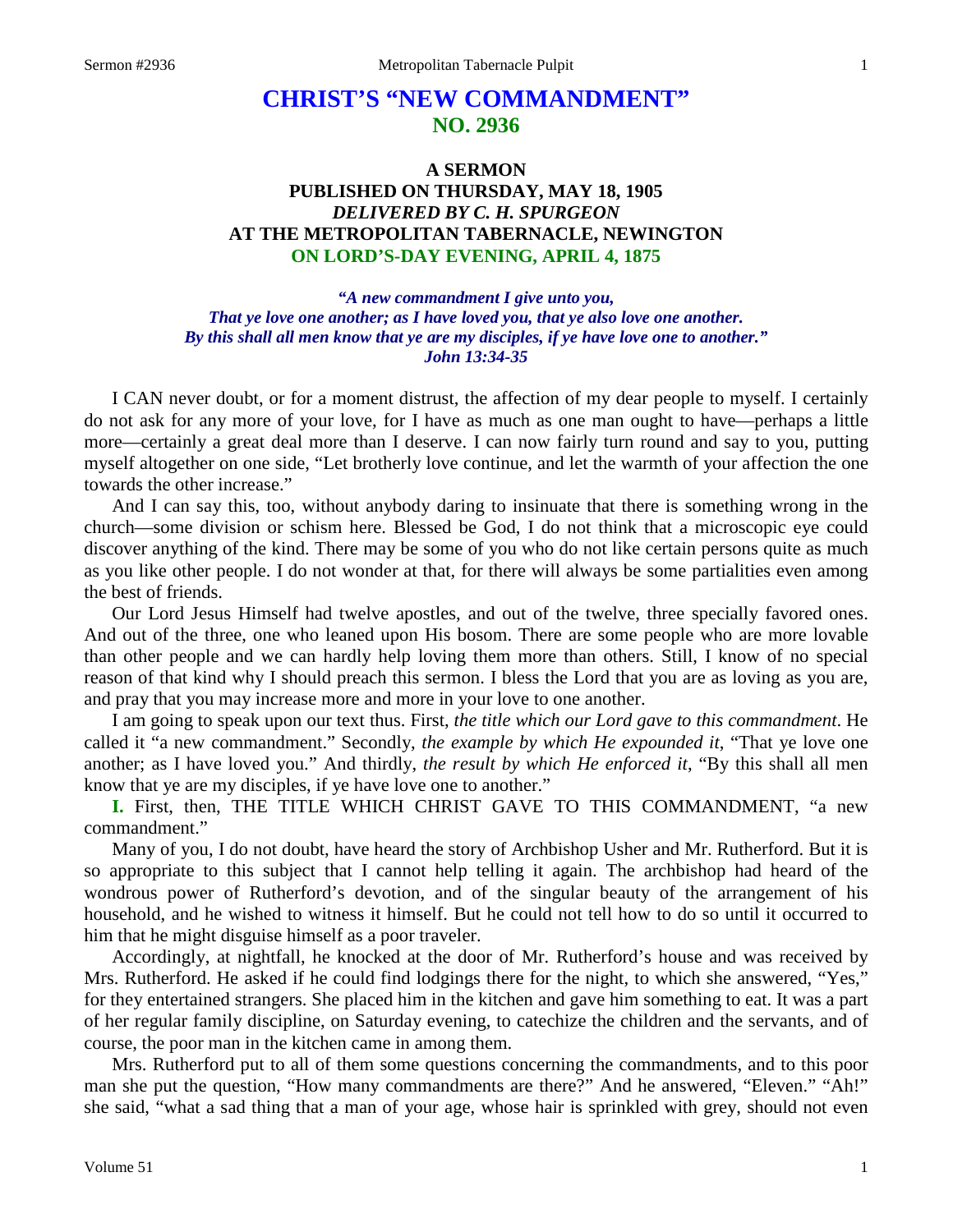know how many commandments there are, for there is not a child above six years old in our parish who does not know that."

The poor man said nothing in reply, but he had his oatmeal porridge and went to bed. Later, he rose and listened to Rutherford's midnight prayer. He was charmed with it, made himself known to him, borrowed a better coat from him, preached for him on the Sunday morning, and surprised Mrs. Rutherford by taking as his text, "A new commandment I give unto you," and by commencing with the observation that this might very properly be called the eleventh commandment. By-and-by, the archbishop went on his way, and he and Rutherford had been refreshed together. It is the eleventh commandment and if, the next time we are asked how many commandments there are, we answer, "Eleven," we shall reply rightly enough.

But why is it a new commandment? Is it not included in the ten? You know how our Lord approved the lawyer's summary of the ten commandments, "You shall love the LORD thy God with all thy heart, and with all thy soul, and with all thy strength, and with all thy mind; and thy neighbor as thyself." How is this a new commandment then, "That ye love one another"?

It is new, first, *as to the extent of the love*. We are to love our neighbor as ourselves, but we are to love our fellow Christians as Christ loved us, and that is far more than we love ourselves. Christ loved us better than He loved Himself, for He loved us so much that He gave Himself for us, so that now no one of us is to say, "I am to love my friend, my brother, my fellow creatures as I love myself," but to interpret Christ's command thus, "I am to love my fellow Christians even as Jesus Christ, who died for me, has loved me."

This is a nobler kind of love altogether to the love which we are to manifest to our neighbors. That is the love of benevolence, but this is a love of affinity and close relationship, and involves a higher degree of self-sacrifice than was enjoined by the law of Moses, or than would have been understood by the bulk of mankind to have been intended by the precept which bids us love one another even as we love ourselves.

Next, it is a new commandment *because it is backed by a new reason*. The old commandment was backed by this declaration, "I am the LORD thy God, which have brought thee out of the land of Egypt, out of the house of bondage." The Israelite was to obey that law because of the redemption which God had wrought for his nation in Egypt, but we are commanded to love one another because Christ has redeemed us from a far worse bondage than that of Egypt, and with a far costlier sacrifice than the offering up of myriads of paschal lambs.

"Christ our passover is sacrificed for us." He has brought us out from under the iron yoke of sin and Satan, and has broken our bonds asunder. Our enemies have pursued us, but He has destroyed them at the sea, even at the Red Sea. He has redeemed us with His own heart's blood, and therefore His new commandment comes to us with the greatest possible force, "That ye love one another as I have loved you."

It is a new commandment because of the extent of it and also because of the reason by which it is supported.

It is a new commandment, also, *because it is a new love, springing from a new nature, and embracing a new nature.* I am bound, as a man, to love my fellow man because he is a man. But I am bound, as a regenerate man, to love my fellow Christian still more because he also is regenerate. The ties of blood ought to be recognized by us far more than they are. We are too apt to forget that God "hath made of one blood all nations of men for to dwell on all the face of the earth." So that by the common tie of blood, we are all brethren.

But beloved, the ties of grace are far stronger than the ties of blood. If you are really born of God, you are brothers by a brotherhood that is stronger even than the natural brotherhood which enabled you to lie in the same cradle and to hang at the same breast, for brothers according to the flesh may be eternally separated. The right hand of the King may be the position accorded to the one and his left hand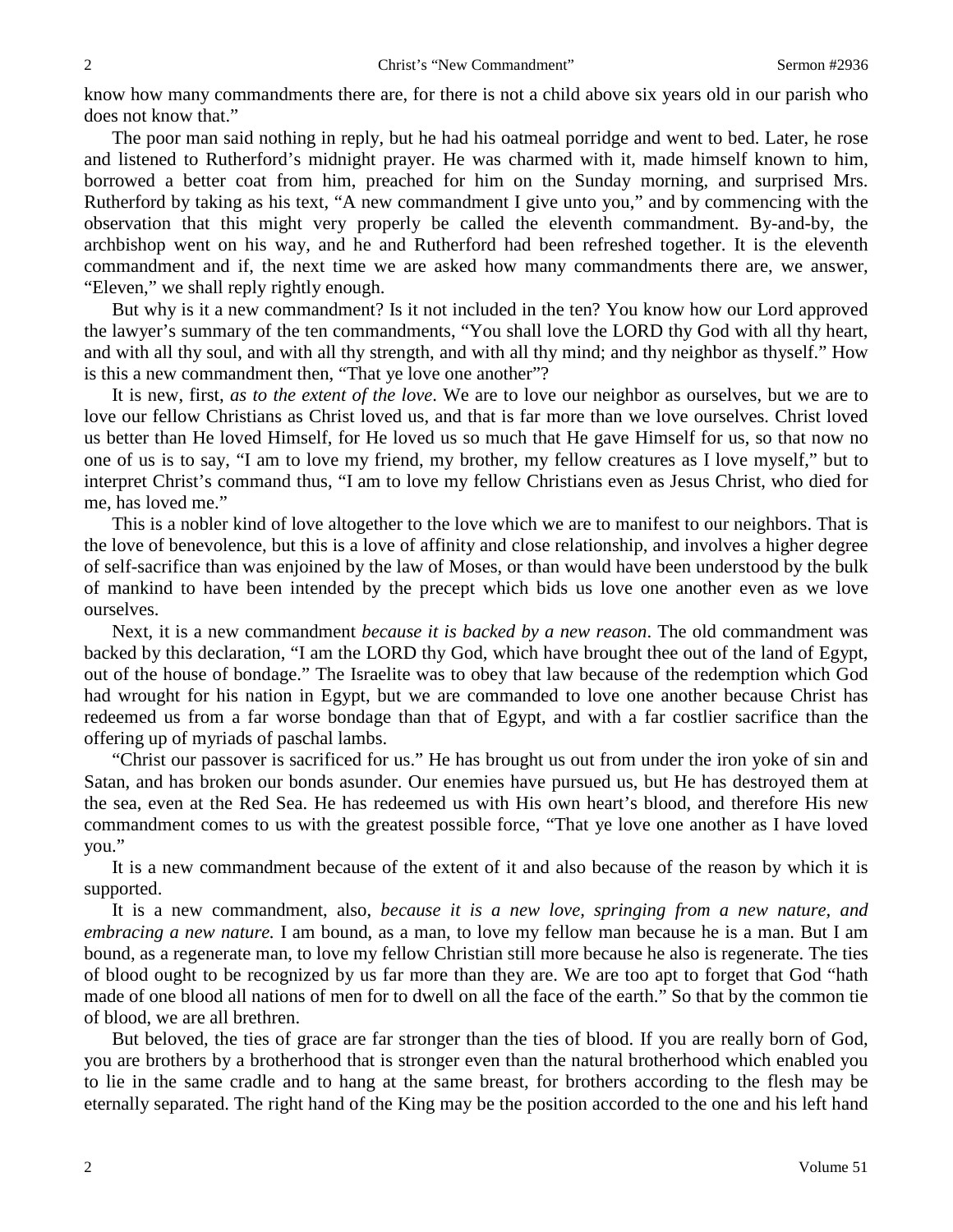may be the position assigned to the other. But brothers, who are truly born of God, share a brotherhood which must last forever. They who are now brothers in Christ shall always be brothers.

It is a very blessed thing when we are able to love one another, because the grace that is in any one of us sees the grace that is in another, and discerns in that other, not the flesh and blood of the Savior, but such a resemblance to Christ that it must love that other one for His sake. As it is true that, if we are of the world, the world will love its own, so is it true that if we are of the Spirit, the Spirit will love His own. The whole redeemed family of Christ is firmly bound together. Born of God ourselves, we keep looking out to see others who have been "born again, not of corruptible seed, but of incorruptible." And when we do see them, we cannot help loving them. There is a bond of union between us at once.

There are certain brethren who hold that communion among Christians ought to be restricted—they say that if believers are disobedient, especially with regard to baptism, they ought not to be communed with. I do not judge my brethren who hold those views, but I do not hesitate to tell them that they hold views which it is quite impossible for them to carry out. If they are themselves in the body of Christ, they must of necessity commune with all the other members of the mystical body of Christ—they cannot help themselves.

Suppose that my little finger has been properly washed and cleansed, but that the rest of my hand is not so clean, and that, therefore, my finger holds it to be its duty to shut off the rest of my hand from communion with itself? It cannot do it—it is impossible unless it is severed from the hand. It must commune with the rest of the body, whether it is washed or unwashed. You may deny your friend the outward form of fellowship because he is unbaptized, but you cannot deny him the inner fellowship which is much more important.

You are allied to God and therefore you must have fellowship with all others who are allied to God, whether you like it or not. It is not a thing which your church discipline can touch—it can no more be bound than can the waves of air which are constantly in motion. "The wind bloweth where it listeth," and the divine breath of fellowship comes where it pleases, and the life of God will manifest itself in all the members of the body of Christ, neither can you by any possibility restrain it.

The love which Christ commands His followers to have towards one another is not the ordinary love of man to man as such, but the love of the new-born man to the new-born man. Let us, who love the Lord, love each other fervently in that sense. This is a love which arises out of a totally new union. A man who is a Christian belongs to a very special family. That family circle does not comprehend the whole human race—it is a family inside the larger human family, yet separated from it by an inner spiritual life.

What if I say that the distance between the saved and the unsaved is like a great gulf? It is true that by the almighty grace of God, there is a way across that gulf and many pass over it—still, the gulf is very deep and broad. But the moment a man is born unto God, he enters that inner circle and becomes a member of a new family. Within that sacred circle of electing love, all bonds of nationality are sundered forever.

There, we are no longer Frenchmen or Englishmen, Americans or Russians, black or white, bond or free, but we are "all one in Christ Jesus." There, neither circumcision nor uncircumcision avails. There, the barbarian is no less and the Greek is no more than any other member of the redeemed family. We are brethren because, in Christ, we are all in one family and hence it is that we are called to a new kind of love—a love which is like the love of the brothers of the same house, only more sublime, and with better reasons lying at the bottom than even the love of consanguinity can boast.

And beloved friends, this is a new commandment *because it is enforced by new necessities.*  Christians ought to love one another because they are the subjects of one King, who is also their Savior. We are a little band of brothers in the midst of a vast multitude of enemies. "Behold," said Christ to His disciples, "I send you forth as sheep in the midst of wolves."

If you are true Christians, you will not have the love of worldlings—you cannot have it. They will be sure to ridicule you, and call you fools, or hypocrites, or something equally uncomplimentary. Well,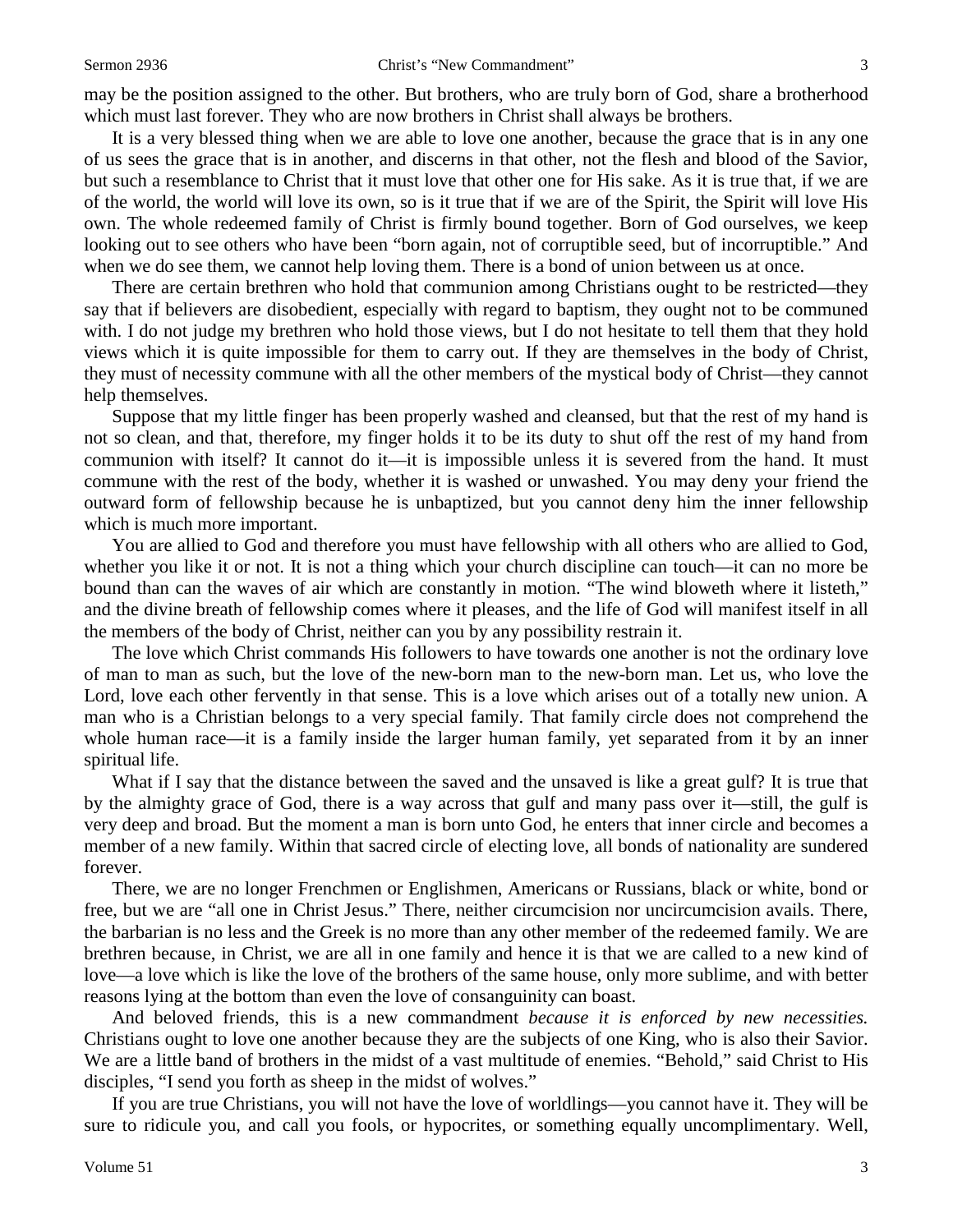then, cling the more closely to one another. Whatever opposition you meet with outside, let it only weld you into a firmer union the one with the other. We are like a small company of soldiers, in an enemy's country, strongly garrisoned by the vast battalions of the foe, so we must hold together—we must be as one man, banded together in closest fellowship—as our Great Captain bids us. God grant that the very fact that we are found in an enemy's country may result in making us more completely one than we have ever been before!

When I hear a Christian man finding fault with his minister, I always wish that the devil had found somebody else to do his dirty work. I hope that none of you will ever be found complaining of God's servants who are doing their best to help their Lord's cause. There are plenty who are ready to find fault with them and it is much better that their faults—if they have faults—should be pointed out by an enemy rather than by you who belong to the same family as they do.

Even if you should know that a professor is a hypocrite, it may be the duty of a Christian to say, "Let him fall by the hand of another. I would rather not give evidence against him." When I hear my Master say, "One of you shall betray me," I may have a shrewd suspicion that He refers to Judas, but it will be wiser for me to say, "Lord, is it I?" rather than to ask, "Lord, is it Judas?"

Further, dear brethren, this is a new commandment *because it is suggested by new characteristics*. In our fellow men, there *may* be something lovable, but in our fellow Christians, there *must* be something lovable. Suppose they are only newly born to God—for my part, I hardly know of a more beautiful sight than a newborn Christian. I like to hear the prayer of the one who is just converted—there may be much of mistake and imperfection in it, but that does not spoil it. A lamb does not bleat in quite the same tones that a sheep uses, yet a lamb is a very beautiful object and one likes to hear its feeble notes.

And there is a beauty about the lambs in Christ's flock as well as about the full-grown sheep. There is nothing more lovely to be seen in the whole world than an aged believer, who has lived very near to God. How calm is the old gentleman's spirit—and when he begins to talk about the things of God and to testify concerning the love of his Lord—how charmingly he talks!

There is much that is beautiful about all true Christians, so try and search out their excellences rather than their defects. If we are ourselves in a right state of heart, we are all the more likely to admire that which is good in others, just as Mercy and Christiana, when they came up from their bath, admired one another. I would advise you, beloved, to imitate those gracious women. There is a beauty about your friend that there is not about yourself. Do not be always gazing in the mirror—there are fairer sights to be seen than any you will find there. Look into your fellow Christian's face, and as you see anything there that is the work of the Spirit, love him because of that.

And once more, *this is a new commandment because it is a preparation for better prospects than we have ever enjoyed before*. We, who believe in Jesus, are going to live together in heaven forever and ever, so we may as well be good friends while we are here. We shall see each other there in one common glory and be occupied forever in one common employment—the adoration of our Lord and Master. The remembrance of this truth ought to break down many of the barriers which at present exist in society.

There was a wealthy Christian, a man who stood very high in social position, who was in the habit of picking out godly people of a far lower class than that to which he himself belonged. He would bring home to his table the husbandman from the plow, or the smith from the smithy, and one of his rich friends ridiculed him for seeking such associates. But he replied, "I do not think you ought to ridicule me for picking out those who are, socially, lower than myself, for those whom I have brought to my table are men and women who, I believe, will be nearer to the throne of God in heaven than I shall be. They are very poor, but they are better, more pious, and more gracious than I am, so I thought that I might as well pick the best company I could while I was here—and associate with them."

I like that gentleman's idea, and I can also bear witness that I have often learned more in an hour's conversation with a godly poor man, than I have learned from an educated man who has known but little of the things of God. Never judge men by the clothes they wear, but by what they are in themselves. It is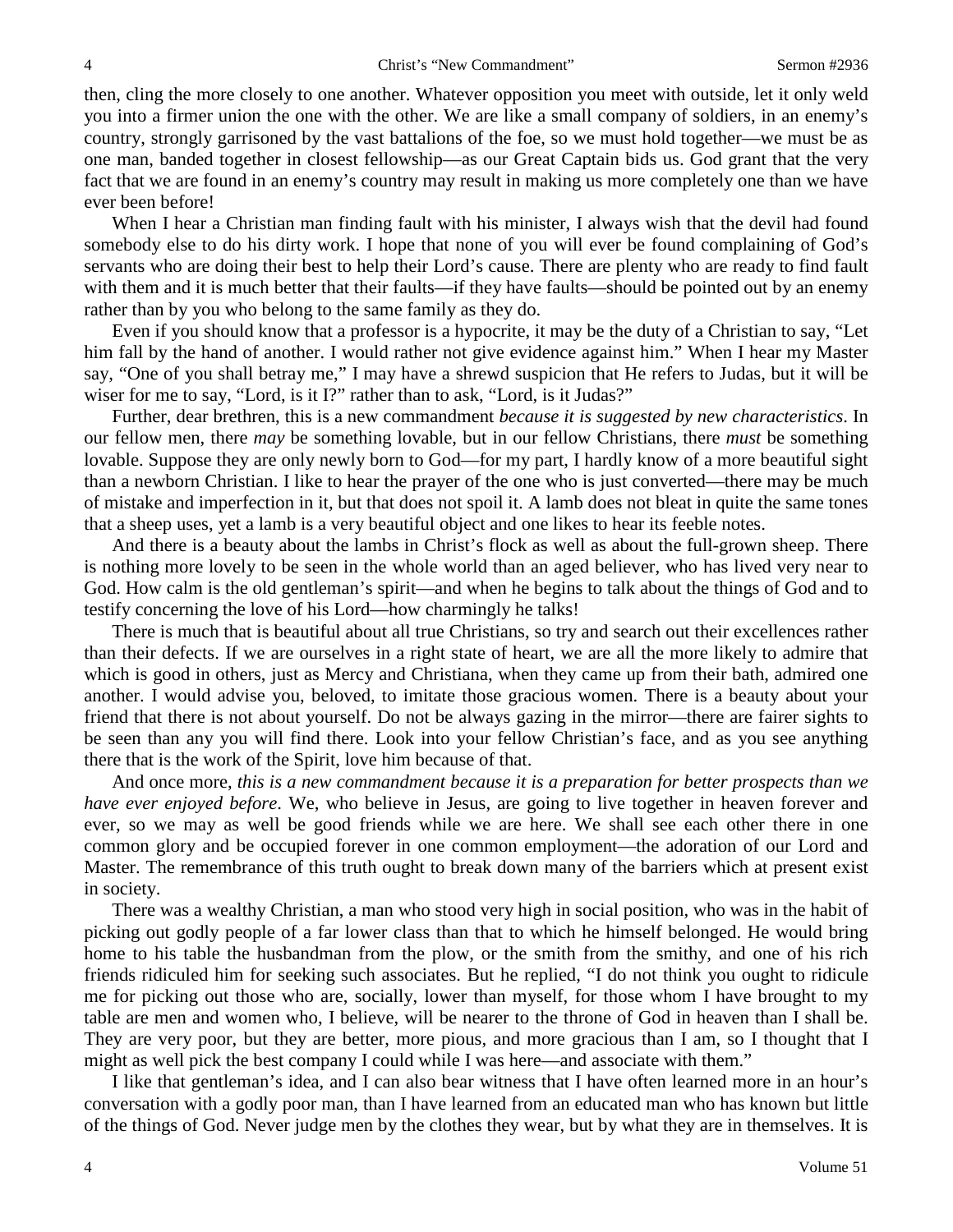Thus, I think I have said enough concerning the new commandment which Christ gave to His disciples.

**II.** Now I must pass on to the second point—THE EXAMPLE BY WHICH CHRIST EXPOUNDED THIS NEW COMMANDMENT. "As I have loved you, that ye also love one another."

First, *Christ loved them unselfishly*. He certainly had nothing to gain from associating with them and nothing to learn from them. It is true that He used them to help in the extension of His cause, but He first made them fit to be used. He owed nothing to them and they owed everything to Him.

There was nothing in them when He first called them—and to the very last there was nothing good in them except what His grace had put there—and there was not nearly as much of that as there ought to have been, for He had to say, "Have I been so long time with you, and yet hast thou not known me, Philip?" Christians, you also are to love one another, not because of the gain which you get from one another, but rather because of the good you can do to one another.

I once heard a minister speak very grumblingly of the Baptist denomination. He said, "I do not know what the denomination ever did for me." I could not help thinking to myself, "Well now, that is a question which has never occurred to me and probably never will. The question that has occurred to me is, What can I do for the denomination?'" And I think that is the kind of question which every Christian minister ought to ask, not only concerning the denomination, but concerning Christians in general.

We ought not to ask, "What can these people do for me?" No, put the boot on the other leg, and say, "What can I do for these people?" If you want to love a man, you must not get him to do you a kindness, but you must do a kindness to him and then you will love him. You cannot do good to another person without finding growing up in your heart some degree of interest in the person to whom you have done that good.

It is possible that a child may forget its mother, forget that it drew its life, and its nourishment, and all the comforts of its infancy from its mother, but the mother does not forget that she reared it in its weakness and brought it up to strength. If you want to love a person, do some loving thing for that person and love will spring up in your soul to that person. Our Lord Jesus Christ loved His disciples unselfishly—let us do the same.

*He also loved them very trustingly*, for though He was not unwise and put no confidence in man, yet I might slightly alter one of our hymns and say, concerning our Lord, "Oh, see how Jesus did trust unto Himself unto the childish love of His disciples!" He never wore any armor when He was alone with them. In the midst of skeptical scribes and Pharisees, we can see Him standing like a man on His guard, with His sword drawn in His hand, but as soon as He gets among His own followers, He opens His heart to them, and tells them many things that He does not tell others—so many, indeed, that He once said to them, "If it were not so, I would have told you," as if He had no secrets from them, but unveiled His very heart to them.

Of course, you cannot do this to the full with all professing Christians, but still, when you are among your fellow Christians, do not always go about suspecting everybody. I would sooner be taken in a thousand times than I would unjustly suspect one true-hearted man. It is a shameful thing for any one of you to move among your fellow Christians and to be saying in your hearts, "I am afraid that many of them are hypocrites."

Sir, I am greatly afraid that you are yourself a hypocrite, for most men measure other people's corn with the bushel that they keep at home. So, if you think ill of other people, the sin is probably in yourself. I have often said that, if there is any place where I am quite at home, it is among my own congregation.

> *"There my best friends, my kindred, dwell; There God my Savior reigns."*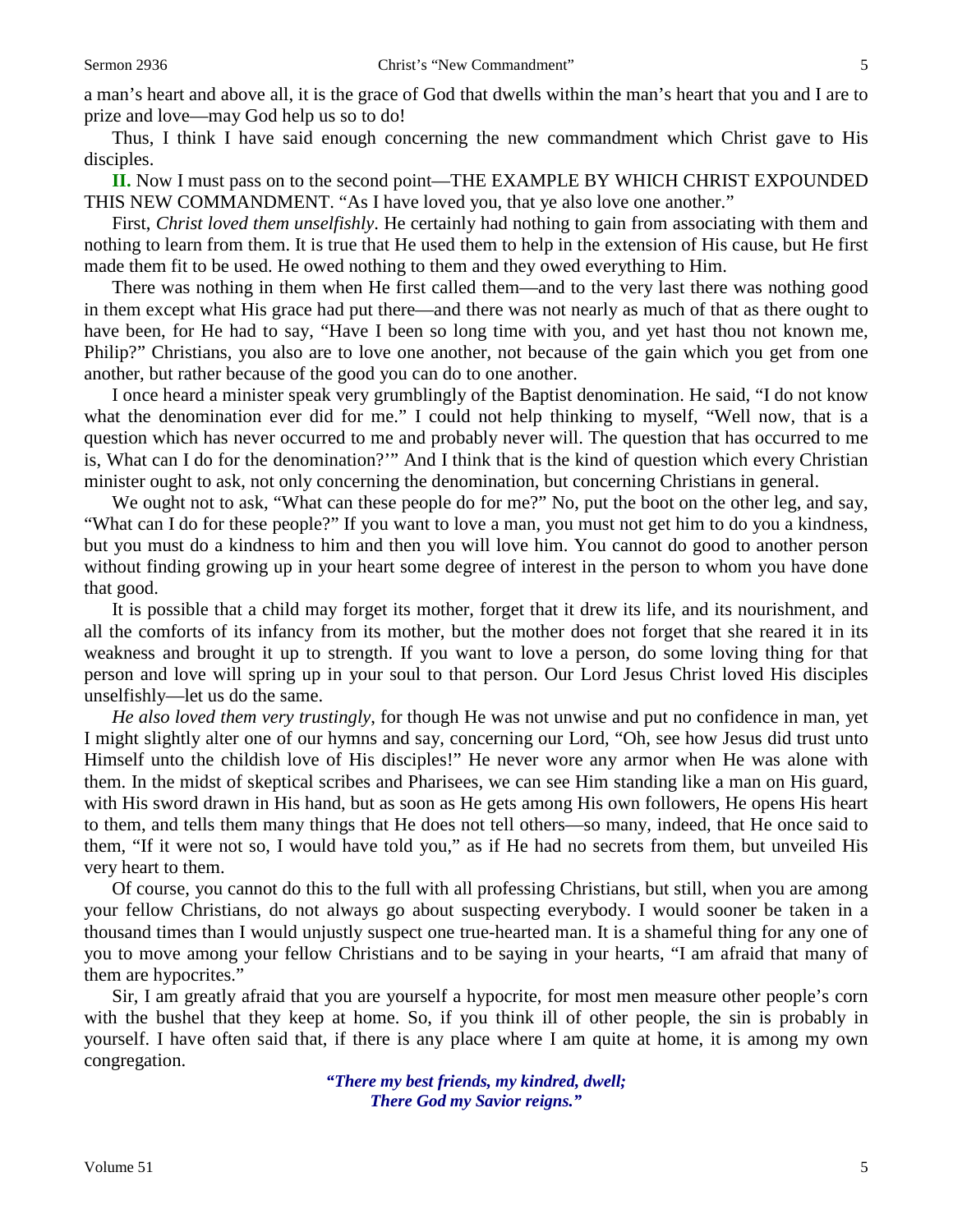There must be a hearty spirit of trustfulness between those who love the same Christ or else a lasting union between them is impossible.

Next, *Christ loved His disciples sympathetically*. He grieved with them in their griefs and rejoiced with them in their joys. He entered into most intimate fellowship with them in their varied experiences. Let us try to do the same with our brothers and sisters in Christ. Let us weep with those that weep and rejoice with those that rejoice. Nothing tends so greatly to oil the wheels of life as a little loving sympathy—let us be always ready with a good supply of it wherever it is needed.

*Our Lord also loved His disciples patiently*. They must often have grieved Him by their ignorance and unbelief. If any of us had been in His place, we should have said, "You set of stupids, we cannot bear with you any longer." But our loving Lord did not talk like that. After He had told them the truth twenty times and yet they did not know it, He went on in the same fashion and told it to them again and again until they did know it.

As He was so patient with His disciples, it ill becomes us, who are ourselves so imperfect, to say concerning any of our fellow Christians, "I cannot feel any affection for So-and-so," or "I cannot have any communion with So-and-so." Do you talk like that because you perceive some imperfection in them? But my dear brother, have not you also many imperfections? It may be that some other person is looking upon you in the same cold light in which you are looking upon him and that he is finding as much fault with you as you are finding with him. If so, it is a great pity that any of us should be impatient with one another when our Lord Jesus Christ is so patient with us.

Once more, *our Lord loved His disciples practically*. His love did not consist in the mere effervescence of transient emotion or in kind words only, but He loved them deeply and shared all that He had with them. He even condescended to wash their feet as though He had been their servant. What more could He do for them?

Yet He did far more than that, for He laid down His life for them. He gave up all He had for them. He gave up all the members of His body and all the faculties of His soul—His entire nature—that He might save His people. "Having loved his own which were in the world, he loved them unto the end." "As I have loved you," said He, "even so love ye one another." What a marvelous exposition of the precept the whole life and death of Jesus Christ make up for us! May we have the grace to follow where the path is so plainly marked out for us!

**III.** And now, thirdly, I am to speak of THE RESULT BY WHICH THE PRECEPT IS ENFORCED. "By this shall all men know that ye are my disciples, if ye have love one to another."

Among all of them who know that we are Christ's disciples, there is one very important person, and that is yourself. If you have love towards Christ's disciples, *you will know that you are one of His disciples*, for how does the beloved apostle John put it? "We know that we have passed from death unto life, because we love the brethren." It will be one of the clearest evidences to your own heart that you are really a disciple of Jesus when you realize that, for Christ's sake, you love the whole redeemed family of God. By this test shall all men know that you are His disciples and you shall begin by knowing it yourself.

*By this test shall your fellow Christians also know that you are Christ's disciples.* I do not know of anything which more commends a Christian to his fellow Christians than a true spirit of love. I have read many controversial works and I have admired the force of the arguments in many of them. But when I have read them, I have not gathered from the perusal that the writers on either side were very eminently followers of Christ. They may have been—it was no business of mine to judge as to that matter. They may have been showing other precious qualities while they were contending for the faith once for all delivered to the saints, but the grace of Christian charity has not always been very manifest.

For instance, if you read the controversy between Mr. Wesley and Mr. Toplady—well, I do not know which was the worse of the two—they could both say a thing very sharply when they tried and the devil helped them to make it even sharper. Yet they were both of them good men and it was not according to the nature of either of them to say anything bad of the other.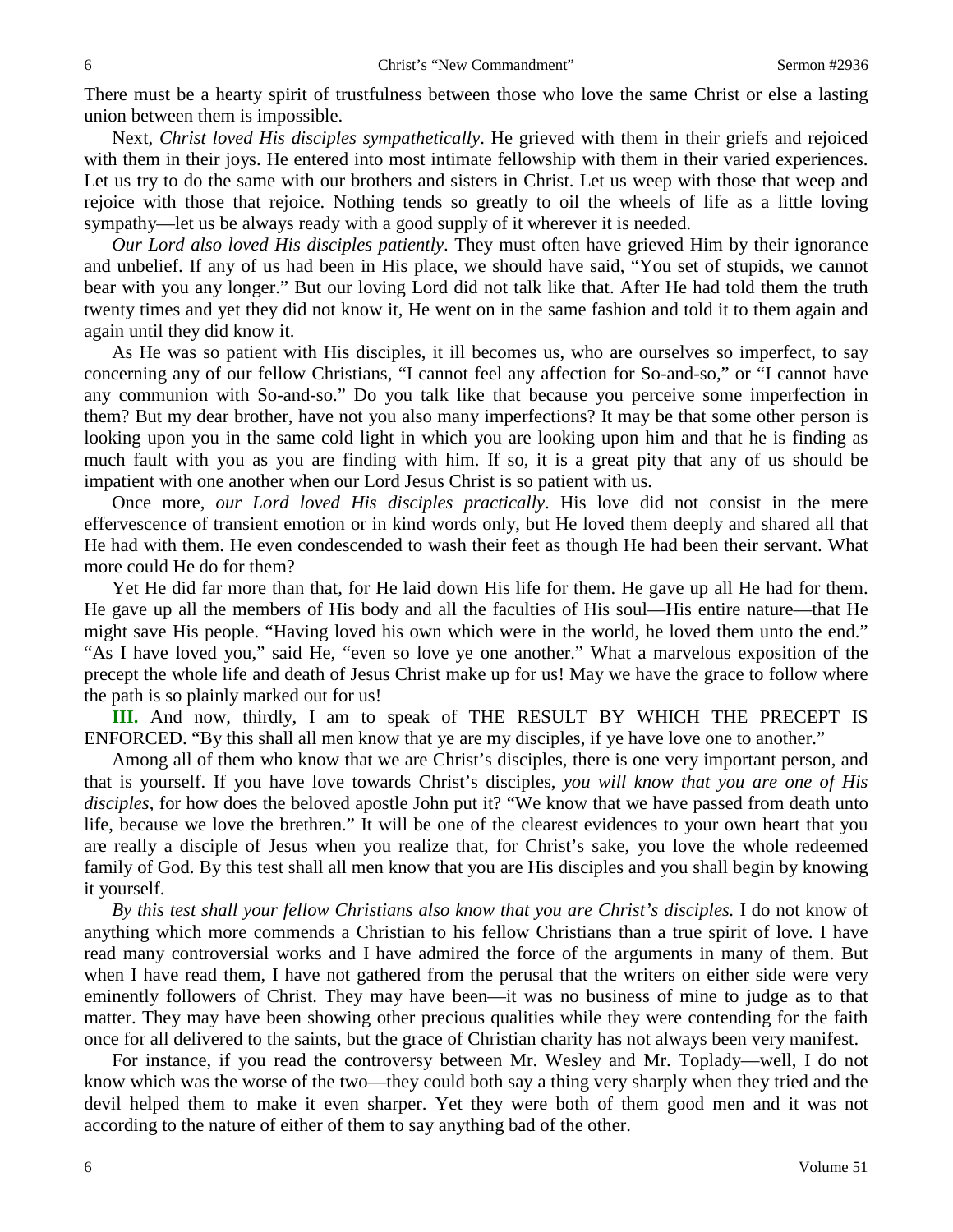It is quite a relief to notice how Mr. Whitefield conducted his controversy with Mr. Wesley. As I have read it, I have said to myself, "This man is a Christian and no mistake." It is reported that Mr. Whitefield was one day asked by a partisan, "Do you think that we, when we get to heaven, shall see John Wesley there?" "No," said George Whitefield, "I do not think we shall." The questioner was very delighted with that answer, but Mr. Whitefield added, "I believe that Mr. John Wesley will have a place so near the throne of God and that such poor creature as you and I will be so far off as to be hardly able to see him."

As I read such remarks made by Mr. Whitefield, I have said to myself, "By this I know, as a Christian, that he must be a Christian," for I saw that he loved his brother Wesley even while he so earnestly differed from him on certain points of doctrine. Yes, dear brethren, if we cannot differ, and yet love one another—if we cannot allow each brother to go his own way in the service of God and to have the liberty of working after his own fashion—if we cannot do that, we shall fail to convince our fellow Christians that we ourselves are Christians.

But the point of our Savior's remark is here, "By this shall *all men* know that ye are my disciples." That is to say, *the outside world will know it*. Let me tell you a remarkable instance of this. In the early days of Christianity, a terrible plague broke out in Alexandria. It was very dangerous to be near a person smitten with the disease and to touch such a person meant almost certain death.

When the pest broke out, the heathen in Alexandria thrust out of their houses every person who had the slightest sign of the disease upon him, and left them to starve, and would not even bury their bodies for fear of contagion. But the Christians visited one another when they were sick with the pest and no Christian was left to die unattended.

They were zealous to go and visit each other, although they knew that they should, in all probability, catch the contagion. And among the carcasses outside the walls of Alexandria there was not found one single corpse of a Christian, for, with sedulous care, they committed the bodies of their beloved to the earth in the sure and certain hope of resurrection unto eternal life.

And the heathen said to one another, "What is the meaning of this?" And the answer went throughout all Egypt, "This is the religion of Jesus of Nazareth, for these Christians love one another." No sermon can be so eloquent to the world as a true manifestation of the love of Christ. And when God restores to His church genuine, hearty, and sincere Christian love—I trust we have not wholly lost it but when He gives us much more of it, then shall the world be more impressed by the Gospel than it is at present.

I will tell you an anecdote. It is one which, I fear, might be multiplied a thousand times and yet be true. During a revival, a young woman came into a certain congregation and was impressed by the services. She heard that the Christian church was the home of union and love—in fact, a little heaven. And perhaps more charmed by the beauty of the church than by the beauty of Christ, she joined the fellowship of believers there.

After a little while, she heard some Christians speaking very bitterly of others. Indeed, speaking of the faults of others, not at all as if they grieved over them, but as though they rather rejoiced to have something to say against their fellow Christians. Immediately the thought crossed the mind of the young woman, "I have been deceived. The Christian church is not the holy and happy family that I believed it to be."

That conviction led to doubts upon many of the doctrines that she had been taught there. She soon neglected the means of grace and then became skeptical concerning the Savior Himself. All this followed from finding disagreement where she had hoped to find Christian love and union. It pleased the Lord to bring her, at last, back to the Savior's feet, but for many years she was the subject of great doubt and inward struggle, and the occasion of it was the want of love among Christians.

O beloved, do not let it be so among you! If ours is not a loving church, I have labored in vain and spent my strength for nought. If you love not one another, surely you do not love the Savior. But if you are knit together in love, then is our joy fulfilled in you and Christ also rejoices over you.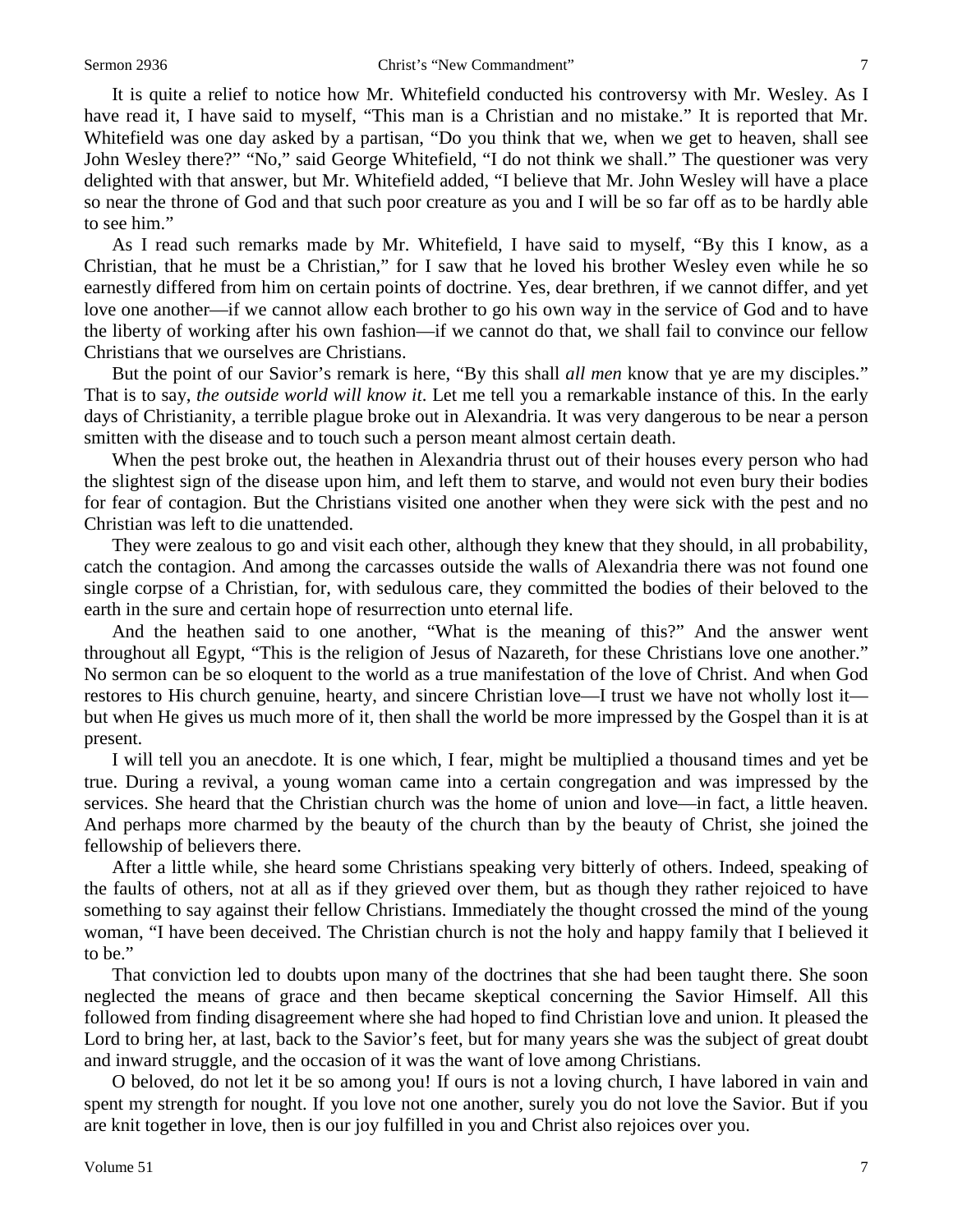I have finished my discourse when I have said a word or two to those who are out of the family of Christ. It must be a very sad thing not to be a member of the family of which the Head is the loving Lord Himself—where the law that governs the family is the rule of love and where the distinguishing mark of every member of the family is love one to another. And if it be true that we must either belong to that family, or else belong to another family, of which Cain, who slew his brother, was the firstborn son, it makes it a very solemn matter.

There are two seeds in the world and if you do not belong to Christ, the living seed, you belong to the serpent's seed. Woe to the man who is not of the family of God! Egypt had to weep and wail on that very night when Israel, beneath the blood-sprinkled lintel, could afford to sing and shout. And when the day comes for God to let loose the angel of vengeance, woe unto you unless you belong to the family of love—to the host of the living God!

"How can I get love?" asks one. Love comes by the way of faith. First trust the Master and then you will soon learn to love His servants. Rely upon the Savior and you will then feel an affection for all the saved ones. Commit yourself now into the hands that were pierced for sinners and you will soon joyfully give a loving embrace to those for whom Christ's precious blood was shed. May we all meet in heaven, where love reigns supreme, for our Lord Jesus Christ's sake! Amen.

#### **EXPOSITION BY C. H. SPURGEON**

#### *JOHN 13:1-17*

**Verse 1.** *Now before the feast of the passover,—*

Or, just as it was about to begin,—

**1.** *When Jesus knew that his hour was come that he should depart out of this world unto the Father, having loved his own which were in the world, he loved them unto the end.* 

That is a very beautiful description of Christ's death, "His hour was that he should depart out of this world unto the Father"—just as though He was merely going on a journey, leaving one land for another. And if this be a fair description of such a stormy passage as that of our Lord Jesus, who died for our sins upon Calvary's cross, it must with equal truth describe the death of any of the children of God.

There is also an appointed time for us to depart and to be with Christ, which is far better than remaining here. The loosing of the cable, the spreading of the sail, the crossing over the narrow sea, the coming to the eternal haven, and the abiding there—what Christian heart needs to dread this? How much better is it even to look forward to it with ardent anticipation!

Think much of the abiding love of Christ, "Having loved his own"—His by election, His by redemption, for He regarded that as already done which was about to be accomplished, "Having loved his own which were in the world"—not yet in heaven, but still in the midst of trial, still imperfect, even as you and I are, "He loved them unto the end," or, "unto the perfection," as it might be rendered. The Alpha of His love which we find in eternity, bids us believe that we shall find the Omega of it nowhere but there.

**2-4.** *And supper being ended, the devil having now put into the heart of Judas Iscariot, Simon's son, to betray him; Jesus knowing that the Father had given all things into his hands, and that he was come from God, and went to God; he riseth from supper, and laid aside his garments; and took a towel, and girded himself.*

Notice the wonderful contrast revealed to us in these verses. Our Lord Jesus Christ had a very vivid realization that He had come from God and was going back to God, and that all things had been given into His hand. Yet, while He knew that, and had a more than ordinary consciousness of His own dignified nature and position, He condescended to wash His disciples' feet.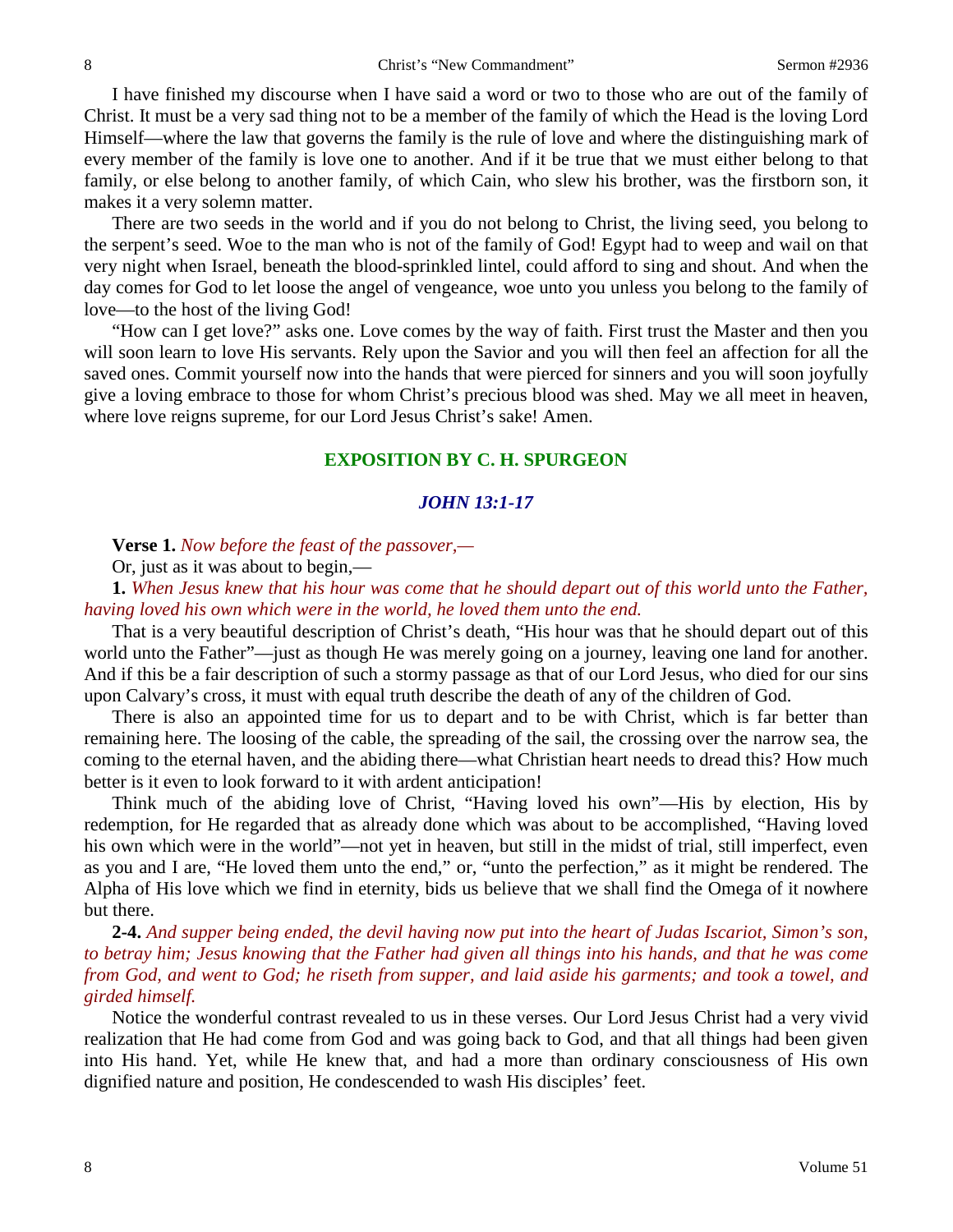Though many years elapsed between the event and the time when John recorded it, all the details seem to have been still present in his memory so that he distinctly mentions each separate act, He riseth from supper, and layeth aside His upper garments, and took a towel, and girded Himself.

**5.** *After that he poureth water into a basin,—*

The one that ordinarily stood in the guest chamber for the washing of the hands and feet of the guests.

**5-6.** *And began to wash the disciples' feet, and to wipe them with the towel wherewith he was girded. Then cometh he to Simon Peter: and Peter said unto him, Lord, dost thou wash my feet?* 

You must lay the stress on the pronouns in order to get the full forge of the original. "Lord, dost THOU wash *my* feet?" The contrast is between Peter's Master and himself.

**7-8.** *Jesus answered and said unto him, What I do thou knowest not now, but thou shalt know hereafter. Peter said unto him, Thou shalt never wash my feet.* 

That is, "Never, as long as I live, shall You do such a thing as that."

**8-10.** *Jesus answered him, If I wash thee not, thou hast no part with me. Simon Peter saith unto him, Lord, not my feet only, but also my hands and my head. Jesus saith to him, He that is washed needeth not save to wash his feet, but is clean every whit: and ye are clean, but not all.* 

We have often, in commenting, noticed Peter's fault. Perhaps we have noticed that too much. Let us now notice Peter's excellence. I admire his humility in thinking it too mean an office for Christ to wash his feet. It seems to me to be a most proper feeling which prompted him to ask, "Dost thou wash my feet?" It seemed an overwhelming condescension of love which he could scarcely permit.

No doubt he spoke too positively when he said to Christ "Thou shalt never wash my feet," but still, his motive in speaking thus was a good one. It was because he could not allow his Lord to stoop so low—he thought it ill manners to permit such an One as Christ to wash the feet of such an one as the poor fisherman, Peter.

I have already said that there was something that was not right, and yet that was perfectly natural to this "rock" disciple, and this "dove" disciple, who was such a strange mixture of boastfulness and fickleness. Yet do not forget how much of good there was in him. I wish all of us were half as good as Peter.

That was a grand utterance, "Wash not my feet only, but also my hands and my head." He meant, "Lord, let me have all the cleansing I can, not only such as the washing of my feet would bring, but such as the washing of my head and my hands also would bring. Let me be clear of everything which would prevent full fellowship with You, for I long to be one with You altogether."

Then our Savior meekly, gently, quietly, explained that there was no need for the washing of his head and his hands, for his whole being had already been renewed by the one great act of regeneration. And as he had been cleansed from sin by the free gift of pardon at the time when he first believed, there was no need of any repetition of the spiritual bathing. All that was required was the washing of his feet—a beautiful distinction always to be observed.

He that believes in Christ is fully forgiven. He is like a man who has gone into the bath and washed, but when he steps out of the bath and puts his foot on the ground, he often soils it, so that, before he robes himself, he needs to wash his feet again. That is our condition as believers in Jesus—we are washed in His precious blood and are whiter than snow—but these feet of ours constantly touch this defiling earth, so they need every day to be washed. Hence our Lord Jesus said to Peter, "He that is bathed needeth not save to wash his feet, but is clean every whit: and you are clean, but not all."

**11.** *For he knew who should betray him; therefore said he, Ye are not all clean.*

They were all washed so far as their feet were concerned, but not all of them had been cleansed in the sacred bath which removes the stains of sin.

**12-17.** *So after he had washed their feet, and had taken his garments, and was set down again, he said unto them, Know ye what I have done to you? Ye call me Master and Lord: and ye say well; for so I am. If I then, your Lord and Master, have washed your feet; ye also ought to wash one another's feet.*